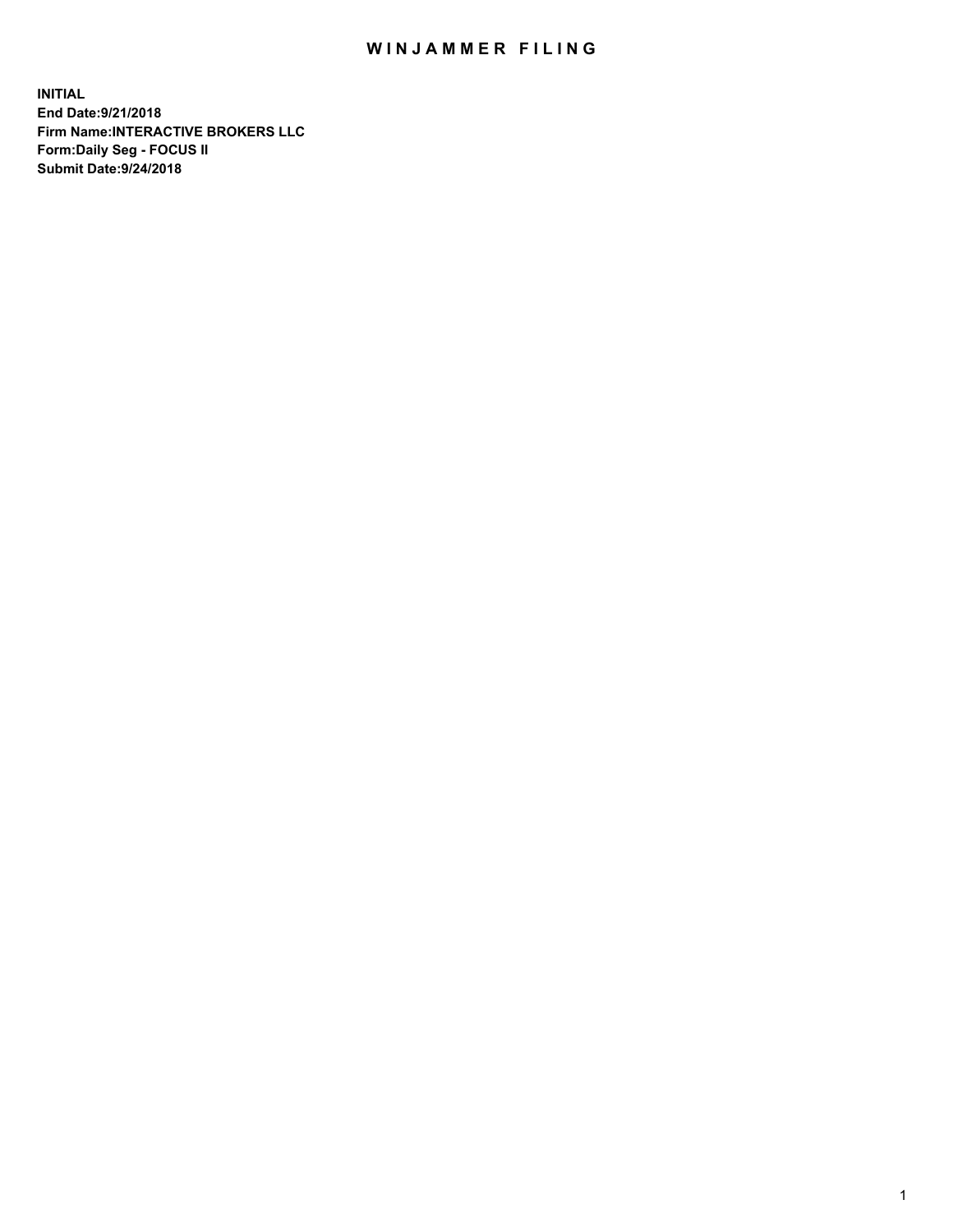**INITIAL End Date:9/21/2018 Firm Name:INTERACTIVE BROKERS LLC Form:Daily Seg - FOCUS II Submit Date:9/24/2018 Daily Segregation - Cover Page**

| Name of Company                                                                                                                                                                                                                                                                                                                | <b>INTERACTIVE BROKERS LLC</b>                                                                  |
|--------------------------------------------------------------------------------------------------------------------------------------------------------------------------------------------------------------------------------------------------------------------------------------------------------------------------------|-------------------------------------------------------------------------------------------------|
| <b>Contact Name</b>                                                                                                                                                                                                                                                                                                            | James Menicucci                                                                                 |
| <b>Contact Phone Number</b>                                                                                                                                                                                                                                                                                                    | 203-618-8085                                                                                    |
| <b>Contact Email Address</b>                                                                                                                                                                                                                                                                                                   | jmenicucci@interactivebrokers.c<br>om                                                           |
| FCM's Customer Segregated Funds Residual Interest Target (choose one):<br>a. Minimum dollar amount: ; or<br>b. Minimum percentage of customer segregated funds required:% ; or<br>c. Dollar amount range between: and; or<br>d. Percentage range of customer segregated funds required between:% and%.                         | $\overline{\mathbf{0}}$<br>$\overline{\mathbf{0}}$<br>155,000,000 245,000,000<br>0 <sub>0</sub> |
| FCM's Customer Secured Amount Funds Residual Interest Target (choose one):<br>a. Minimum dollar amount: ; or<br>b. Minimum percentage of customer secured funds required:% ; or<br>c. Dollar amount range between: and; or<br>d. Percentage range of customer secured funds required between:% and%.                           | $\overline{\mathbf{0}}$<br>0<br>80,000,000 120,000,000<br>0 <sub>0</sub>                        |
| FCM's Cleared Swaps Customer Collateral Residual Interest Target (choose one):<br>a. Minimum dollar amount: ; or<br>b. Minimum percentage of cleared swaps customer collateral required:% ; or<br>c. Dollar amount range between: and; or<br>d. Percentage range of cleared swaps customer collateral required between:% and%. | $\overline{\mathbf{0}}$<br><u>0</u><br>$\underline{0}$ $\underline{0}$<br>00                    |

Attach supporting documents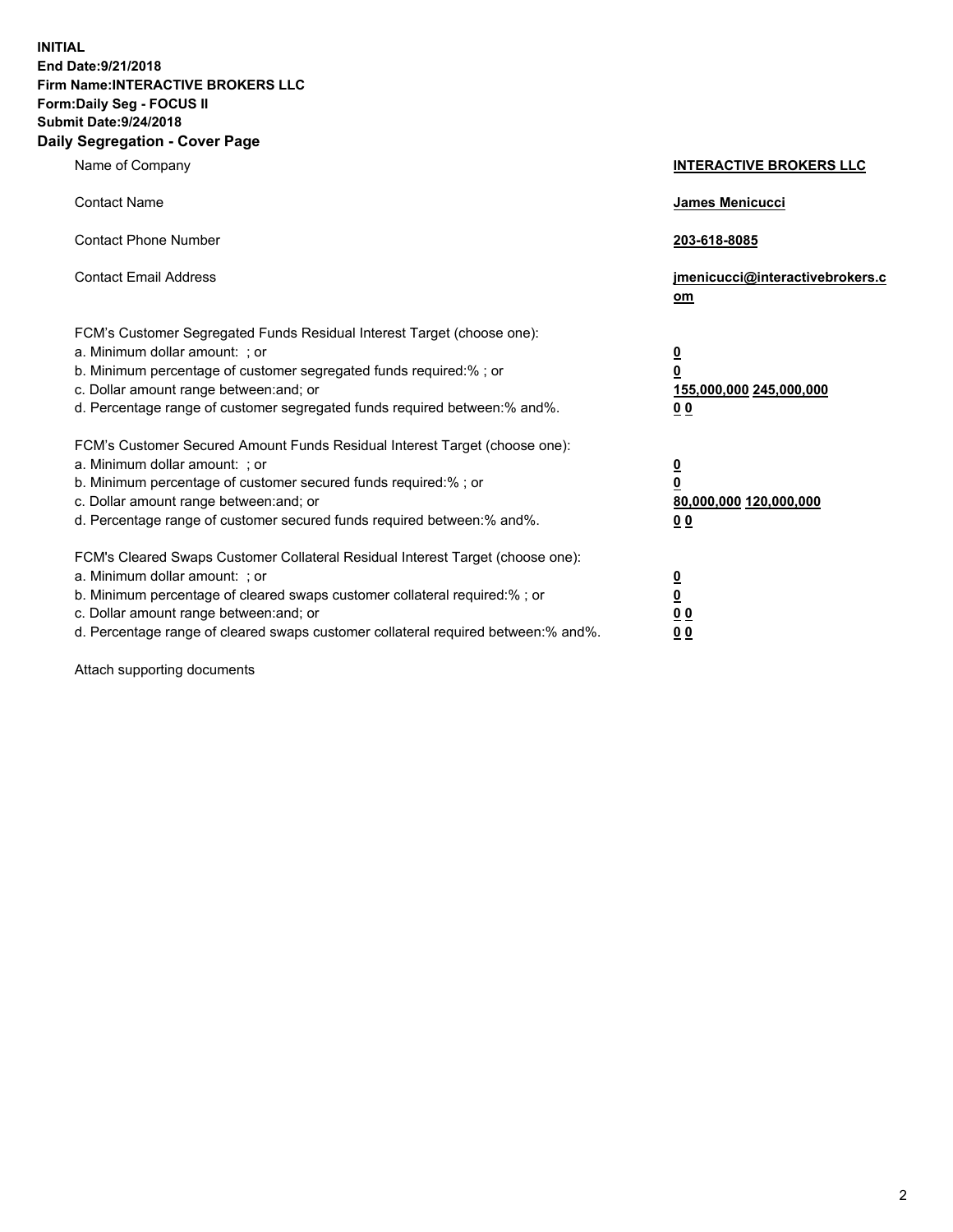## **INITIAL End Date:9/21/2018 Firm Name:INTERACTIVE BROKERS LLC Form:Daily Seg - FOCUS II Submit Date:9/24/2018 Daily Segregation - Secured Amounts**

|     | Daily Segregation - Secured Amounts                                                         |                                                          |
|-----|---------------------------------------------------------------------------------------------|----------------------------------------------------------|
|     | Foreign Futures and Foreign Options Secured Amounts                                         |                                                          |
|     | Amount required to be set aside pursuant to law, rule or regulation of a foreign            | $0$ [7305]                                               |
|     | government or a rule of a self-regulatory organization authorized thereunder                |                                                          |
| 1.  | Net ledger balance - Foreign Futures and Foreign Option Trading - All Customers             |                                                          |
|     | A. Cash                                                                                     | 442,097,069 [7315]                                       |
|     | B. Securities (at market)                                                                   | $0$ [7317]                                               |
| 2.  | Net unrealized profit (loss) in open futures contracts traded on a foreign board of trade   | 13,030,514 [7325]                                        |
| 3.  | Exchange traded options                                                                     |                                                          |
|     | a. Market value of open option contracts purchased on a foreign board of trade              | 256,151 [7335]                                           |
|     | b. Market value of open contracts granted (sold) on a foreign board of trade                | -59,683 [7337]                                           |
| 4.  | Net equity (deficit) (add lines 1. 2. and 3.)                                               | 455,324,051 [7345]                                       |
| 5.  | Account liquidating to a deficit and account with a debit balances - gross amount           | 3,303 [7351]                                             |
|     | Less: amount offset by customer owned securities                                            | 0 [7352] 3,303 [7354]                                    |
| 6.  | Amount required to be set aside as the secured amount - Net Liquidating Equity              | 455,327,354 [7355]                                       |
|     | Method (add lines 4 and 5)                                                                  |                                                          |
| 7.  | Greater of amount required to be set aside pursuant to foreign jurisdiction (above) or line | 455,327,354 [7360]                                       |
|     | 6.                                                                                          |                                                          |
|     | FUNDS DEPOSITED IN SEPARATE REGULATION 30.7 ACCOUNTS                                        |                                                          |
| 1.  | Cash in banks                                                                               |                                                          |
|     | A. Banks located in the United States                                                       | 74,642,388 [7500]                                        |
|     | B. Other banks qualified under Regulation 30.7                                              | 0 [7520] 74,642,388 [7530]                               |
| 2.  | Securities                                                                                  |                                                          |
|     | A. In safekeeping with banks located in the United States                                   | 397,596,318 [7540]                                       |
|     | B. In safekeeping with other banks qualified under Regulation 30.7                          | 0 [7560] 397,596,318 [7570]                              |
| 3.  | Equities with registered futures commission merchants                                       |                                                          |
|     | A. Cash                                                                                     | $0$ [7580]                                               |
|     | <b>B.</b> Securities                                                                        | $0$ [7590]                                               |
|     | C. Unrealized gain (loss) on open futures contracts<br>D. Value of long option contracts    | $0$ [7600]                                               |
|     | E. Value of short option contracts                                                          | $0$ [7610]<br>0 [7615] 0 [7620]                          |
| 4.  | Amounts held by clearing organizations of foreign boards of trade                           |                                                          |
|     | A. Cash                                                                                     | $0$ [7640]                                               |
|     | <b>B.</b> Securities                                                                        | $0$ [7650]                                               |
|     | C. Amount due to (from) clearing organization - daily variation                             | $0$ [7660]                                               |
|     | D. Value of long option contracts                                                           | $0$ [7670]                                               |
|     | E. Value of short option contracts                                                          | 0 [7675] 0 [7680]                                        |
| 5.  | Amounts held by members of foreign boards of trade                                          |                                                          |
|     | A. Cash                                                                                     | 101,852,591 [7700]                                       |
|     | <b>B.</b> Securities                                                                        | $0$ [7710]                                               |
|     | C. Unrealized gain (loss) on open futures contracts                                         | 9,995,279 [7720]                                         |
|     | D. Value of long option contracts                                                           | 256,151 [7730]                                           |
|     | E. Value of short option contracts                                                          | <u>-<b>59,683</b> [</u> 7735] <u>112,044,338 [</u> 7740] |
| 6.  | Amounts with other depositories designated by a foreign board of trade                      | 0 [7760]                                                 |
| 7.  | Segregated funds on hand                                                                    | $0$ [7765]                                               |
| 8.  | Total funds in separate section 30.7 accounts                                               | 584,283,044 [7770]                                       |
| 9.  | Excess (deficiency) Set Aside for Secured Amount (subtract line 7 Secured Statement         | 128,955,690 [7380]                                       |
|     | Page 1 from Line 8)                                                                         |                                                          |
| 10. | Management Target Amount for Excess funds in separate section 30.7 accounts                 | 80,000,000 [7780]                                        |
| 11. | Excess (deficiency) funds in separate 30.7 accounts over (under) Management Target          | 48,955,690 [7785]                                        |
|     |                                                                                             |                                                          |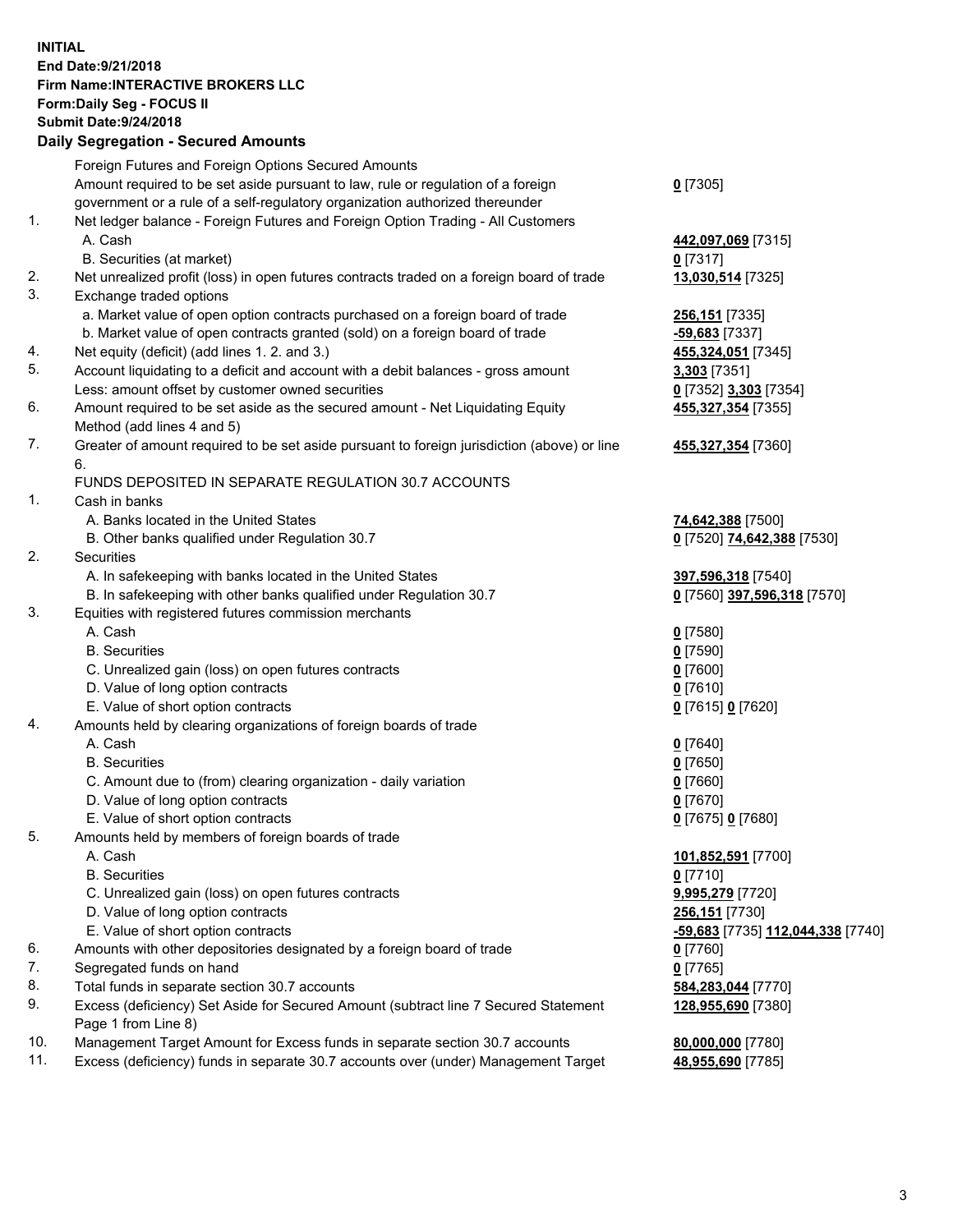**INITIAL End Date:9/21/2018 Firm Name:INTERACTIVE BROKERS LLC Form:Daily Seg - FOCUS II Submit Date:9/24/2018 Daily Segregation - Segregation Statement** SEGREGATION REQUIREMENTS(Section 4d(2) of the CEAct) 1. Net ledger balance A. Cash **3,927,734,386** [7010] B. Securities (at market) **0** [7020] 2. Net unrealized profit (loss) in open futures contracts traded on a contract market **5,629,584** [7030] 3. Exchange traded options A. Add market value of open option contracts purchased on a contract market **240,312,970** [7032] B. Deduct market value of open option contracts granted (sold) on a contract market **-268,085,908** [7033] 4. Net equity (deficit) (add lines 1, 2 and 3) **3,905,591,032** [7040] 5. Accounts liquidating to a deficit and accounts with debit balances - gross amount **162,741** [7045] Less: amount offset by customer securities **0** [7047] **162,741** [7050] 6. Amount required to be segregated (add lines 4 and 5) **3,905,753,773** [7060] FUNDS IN SEGREGATED ACCOUNTS 7. Deposited in segregated funds bank accounts A. Cash **578,457,885** [7070] B. Securities representing investments of customers' funds (at market) **2,336,117,028** [7080] C. Securities held for particular customers or option customers in lieu of cash (at market) **0** [7090] 8. Margins on deposit with derivatives clearing organizations of contract markets A. Cash **28,445,165** [7100] B. Securities representing investments of customers' funds (at market) **1,209,963,530** [7110] C. Securities held for particular customers or option customers in lieu of cash (at market) **0** [7120] 9. Net settlement from (to) derivatives clearing organizations of contract markets **-9,295,302** [7130] 10. Exchange traded options A. Value of open long option contracts **240,623,537** [7132] B. Value of open short option contracts **-268,393,554** [7133] 11. Net equities with other FCMs A. Net liquidating equity **0** [7140] B. Securities representing investments of customers' funds (at market) **0** [7160] C. Securities held for particular customers or option customers in lieu of cash (at market) **0** [7170] 12. Segregated funds on hand **0** [7150] 13. Total amount in segregation (add lines 7 through 12) **4,115,918,289** [7180] 14. Excess (deficiency) funds in segregation (subtract line 6 from line 13) **210,164,516** [7190] 15. Management Target Amount for Excess funds in segregation **155,000,000** [7194] **55,164,516** [7198]

16. Excess (deficiency) funds in segregation over (under) Management Target Amount Excess